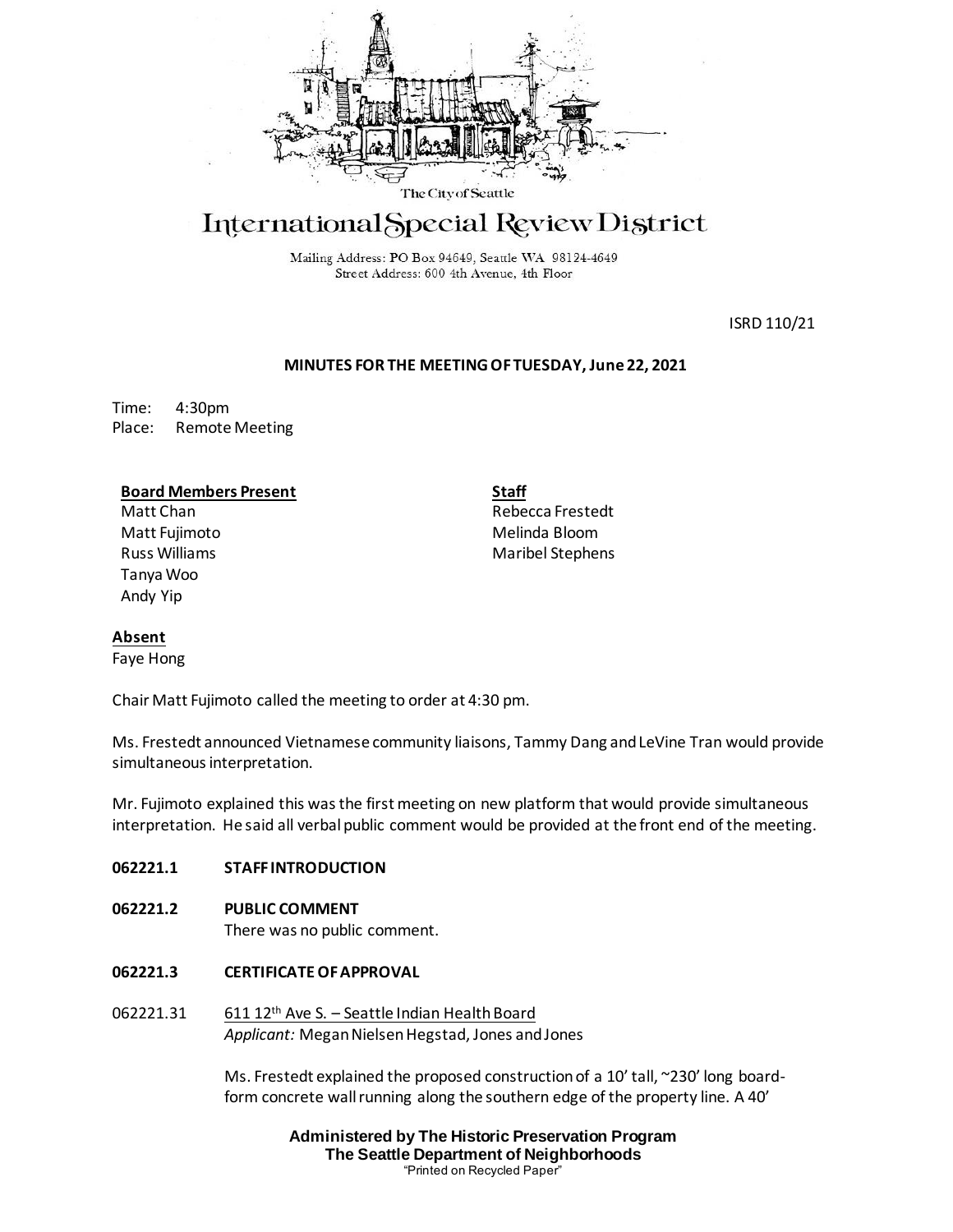long segment, adjacent to the sidewalk along 12th Ave. S. is 5' tall. The proposal involves removal of one tree, north of the property line. She said this site is located east of I-5, outside of the Asian Design Character District. She said it is the staff opinion that the opaque design of the proposed wall is not ideal, due to the lack of visual permeability. Staff appreciates that the applicant has explored options prior to coming up with this proposal. Staff has considered the language in SMC 23.66.302 E and does not believe that this proposal will improve visual and urban design relationships between buildings and open spaces in the District. However, staff recognizes the safety and security concerns presented by the applicant and acknowledges that the work can be reversed without resulting in an adverse impact to the District. It is for that reason that staff is recommending approval. In reviewing the application, staff also considered the Subsection A. General Requirements of SMC 23.66.336 – Exterior building finishes. She said she believes that this section may consider structures as well as buildings building finishes. Concrete is a material commonly used throughout Little Saigon.

Esther Lucero, Executive Director, Seattle Indian Health Board (SIHB)said they share the neighborhood, space and community, referring to a large encampment adjacent to the SIHB property. She said there have been challenges with the encampments along the south end of their property. She said for the first time they witnessedweapons, human trafficking, and lots of money. She said they are not anti-encampment/unsheltered and actually provide services to many within their programs. She said they are concerned with the safety issues the encampment presents: they have witnessed shootings, knife fights, drug trafficking, trafficking of young girls, and staff members being accosted. She said the chain link fence has been cut through. She said they have taken many measures and done what they can. She said they now employ armed security guards.

Ryan Gilbert, Chief Operating Officer, SIHB, said this is the first time that they have had to hire armed security guards. It comes at a cost of \$70,000 a month. He said the current chain link fence has been cut through repeatedly. He said people have set up camp in their building's crawl space.

Ms. Lucero said they have had six break-ins and they have had overdoses in their doorway. The cost of hiring securitymeans that 2,000 less relatives are served a year. She said they don't have the resources to sustain it. She said a cement wall is proposed because it will stop a bullet; they plan to add a green living wall.

Megan Nielson Hegstad, Jones and Jones, went through photos showing context of the area and indicated proposed placement of wall on a non-primary streetscape that faces a gravel path. She said there is no visibility of the area, and the concrete will blend in with similar materials in the area. She said the fence will step down as it gets closer to  $12<sup>th</sup>$  to a 5' height to allow for visibility. She said board-formed concrete is proposed, with a matte finish and anti-graffiti coat. She said a trellis of plants will soften the appearance. She provided elevations which show how the wall will respond to the sloping and conditions at the edge. She reiterated the 5' height closer to  $12<sup>th</sup>$  Avenue is intended to meet the needs of the client and the neighborhood.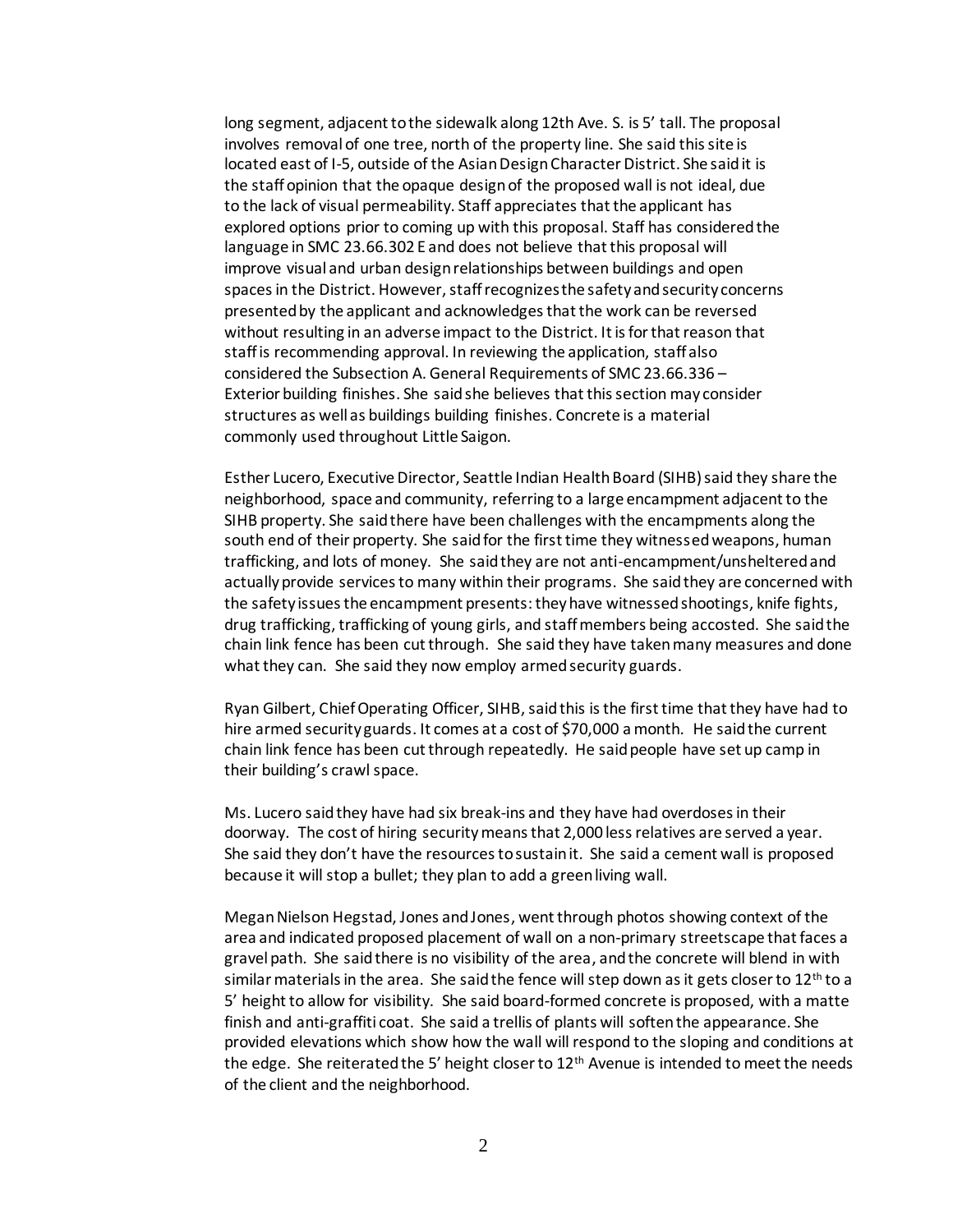Ms. Lucero pleaded for support. She said Ms. Frestedt did an excellent job of due diligence in trying to set up a meeting with the Seattle Police Department. Ms. Lucero said that the police department confirmed that there are no other answers. She said they want to be sure the elders and staff are safe, and they have done everything they can.

Mr. Fujimoto asked the height of the panels, if it sufficient to limit trajectory of bullets.

Ms. Hegstad said the panels are 5' tall at the corner, as they move down there is a maximum of 10' height. She said the panels are 8' to 10' and height will vary per the grade.

Ms. Woo asked if the tree being removed is significant.

Ms. Hegstad said it is not.

Mr. Fujimoto asked if the neighborhood design guidelines are being followed and crime prevention strategies employed.

Ms. Hegstad said they are in compliance with SMC 23.66.336 B1, B2, B3 and B4; materials are earthen, and color is in keeping with adjacent bridge and structures, and the wall will be along a non-primary façade.

Ms. Lucero said they have been working with the Mayor's Office about paving Lane St and adding lights. She said the SPD is strapped for resources. She said she has spoken to Crime Prevention Strategies team in an attempt to explore all channels.

Jen Creighton, SIHB, said they talked with the captain of the West Precinct and the crime prevention staff. She said additional patrolling, other community involved strategies, and lighting were suggested but are not sufficient given the severity of activity.

Ms. Lucero said paying \$70,000 per month for armed security has an impact on the nonprofit's ability to serve relatives.

Mr. Fujimoto noted CPTED principles to make decisions about design of space. He said he was happy to hear they had done so much work with experts.

Ms. Frestedt said the height of the fence from 10' to 5' was a CPTED response so there is visibility of who is in the area.

Mr. Fujimoto said he appreciated the way the applicant expressed this. He said there is no way to diminish violence and he appreciated the need for cement wall. He said the homeless neighbors are being exploited and the proposed intervention will create a device to separate the north from the south. He said while thinking of their own safety, they will be turning their back to neighbors to the south.

Mr. Chan said it is unfortunate and he appreciates the burden the organization has had to bear. He said the community is having to take on the burden of lack of City services where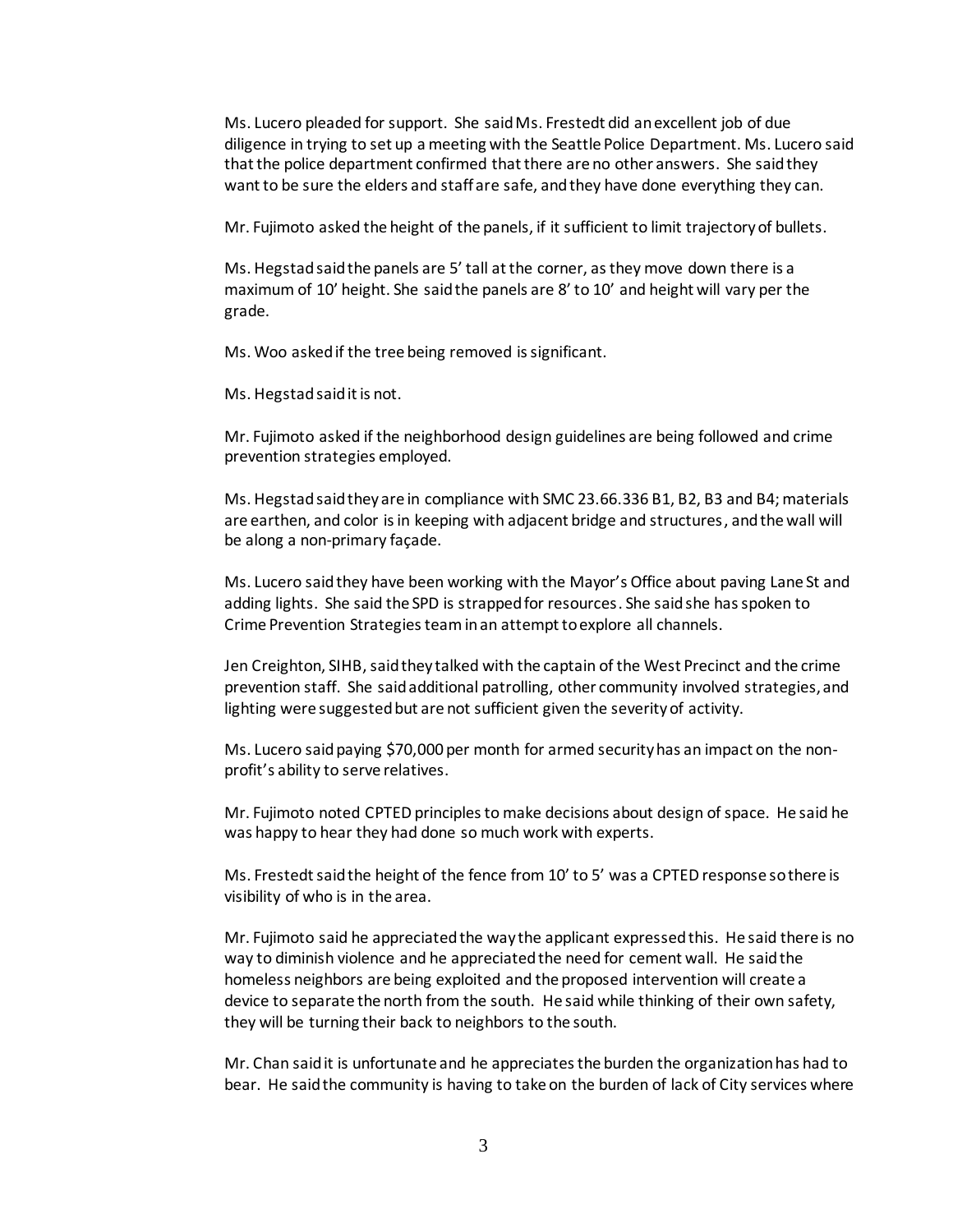safety of all is most important. He said he appreciates the effort and what the applicant is trying to accomplish.

Mr. Fujimoto said he wondered if when constructed, what about design allows it to minimize impacts during construction.

Ms. Hegstad said the foundations are on the SIHB site and pre-formed concrete will be used to reduce impact to area outside the site. She said the majority of work will be done on the SIHB site.

Ms. Lucero said they serve many who live in that encampment, and they will continue to do so. She said the barrier will reduce access to community; traffickers will have to come in from public street.

Mr. Yip said he appreciated SIHB's work and exploration of all options, meeting with SPD, SFC, the Mayor's Office and with Ms. Frestedt. He said crime is not unique to SIHB and that he didn't like barriers in any neighborhood, but it must be done for the health of staff and patients. He said he wished there were an alternative, but the applicant has exhausted all possible options.

Mr. Fujimoto said it is dystopic; there aren't enough resources, so it is up to property owners. He said the city has resources and should act on it.

Ms. Woo said she echoed other board member comments. She said it is unfortunate and she said she understands the weight, and the burden. She said safety is so important for the area and she hoped it would help.

Mr. Williams said he was empathetic, and it is sad it has come to this level in the city. He said he echoed Mr. Fujimoto's comments about the city and resources and the need to step up and address the needs of the community. He supported doing what was needed to protect the staff members of the organization.

Action: I move that the International Special Review District Board recommend approval of a Certificate of Approval for site alterations, as proposed*.*

The Board directs staff to prepare a written recommendation of approval based on consideration of the application submittal and Board discussion at the June 22, 2021\* public meeting, and forward this written recommendation to the Department of Neighborhoods Director.

This action is based on the **following applicable sections of the International Special Review District Ordinance and District Design Guidelines:** 

#### **SMC 23.66.302– International Special Review District Goals and Objectives**

The International District is the urban focal point for the Asian American community. The International Special Review District is established to promote, preserve and perpetuate the cultural, economic, historical, and otherwise beneficial qualities of the area, particularly the features derived from its Asian heritage, by: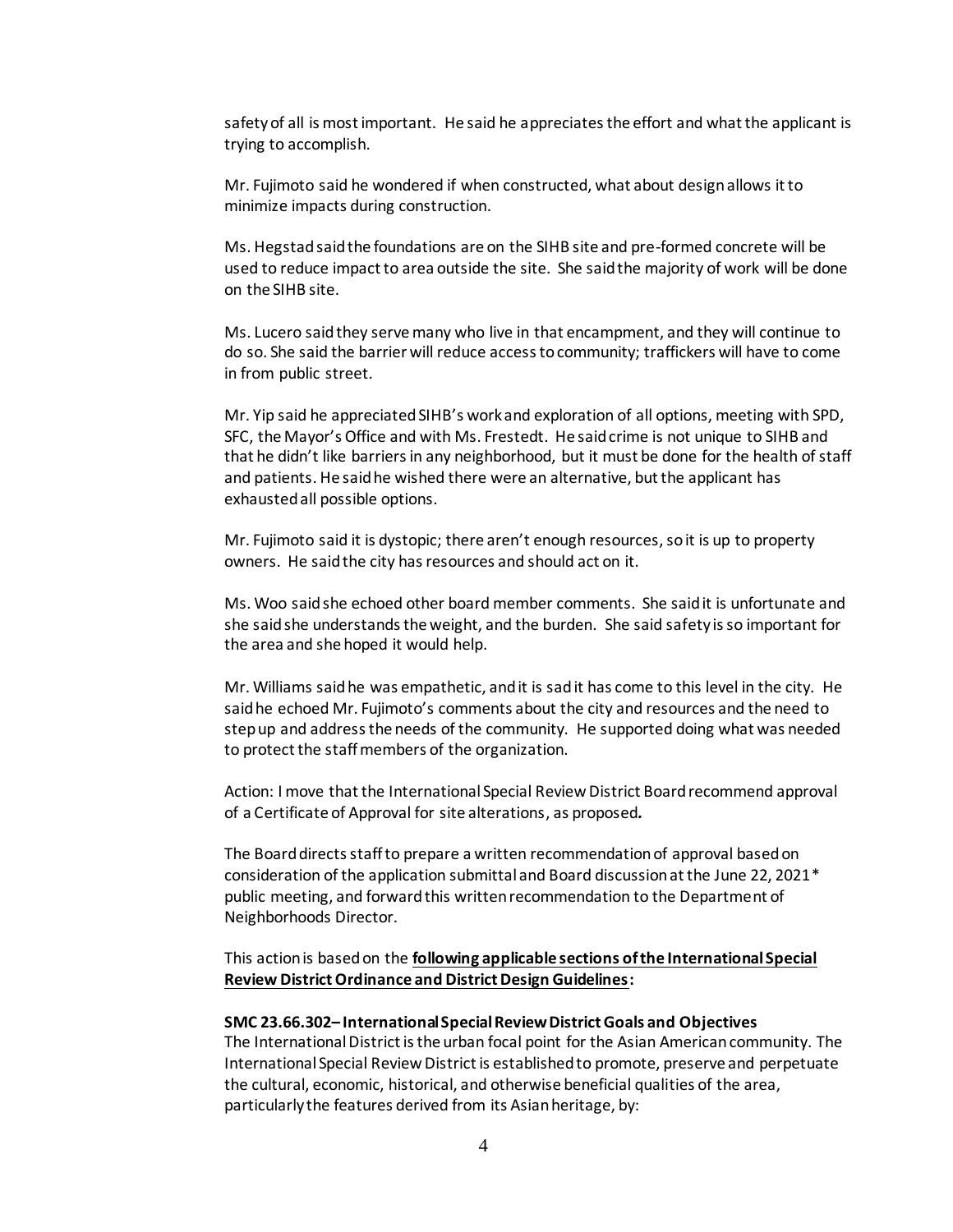E. Improving the visual and urban design relationships between existing and future buildings, parking garages, open spaces and public improvements within the International District.

## **SMC 23.66.336 – Exterior building finishes**

A. General Requirements. To retain and enhance the visual order of the District, which is created by existing older buildings that provide unique character and form through their subtle detailing and quarter-block and half-block coverage, new development, including exterior remodeling, should respect the architectural and structural integrity of the building in which the work is undertaken, through sympathetic use of colors, material and style. Exterior building facades shall be of a scale compatible with surrounding structures. Window proportions, floor height, cornice line, street elevations and other elements of the building facades shall relate to the scale of the existing buildings in the immediate area.

# **Secretary of the Interior's Standards**

**#9.** New additions, exterior alterations, or related new construction shall not destroy historic materials that characterize the property. The new work shall be differentiated from the old and shall be compatible with the massing, size, scale, and architectural features to protect the historic integrity of the property and its environment.

**#10.** New additions and adjacent or related new construction shall be undertaken in such a manner that if removed in the future, the essential form and integrity of the historic property and its environment would be unimpaired.

MM/SC/AY/MC 4:1:0 Motion carried. Mr. Fujimoto opposed.

Ms. Frestedt said it was a hard application to review and to navigate. She said she thought about the physical impact of the barrier but acknowledges reality.

\*Mr. Yip affirmed his intention of the June 22, 2021 date in the motion, not the January date.

# 062221.32 1001-1005 S. King St. *Applicant:* Matt Driscoll, d/Arch, LLC

Ms. Frestedt explained the proposed demolition, use and preliminary design of an eightstory mixed-use building consisting of 100 apartments, ground floor commercial (approximately 3673 sq ft) and one level of underground parking (77). The proposal includes demolition of the existing building at 1001-1005 S. King St.

The applicant requests the following two Departures (see sheet CS06 of plan set for details):

Departure #1 – SMC 23.54.030G Site Triangles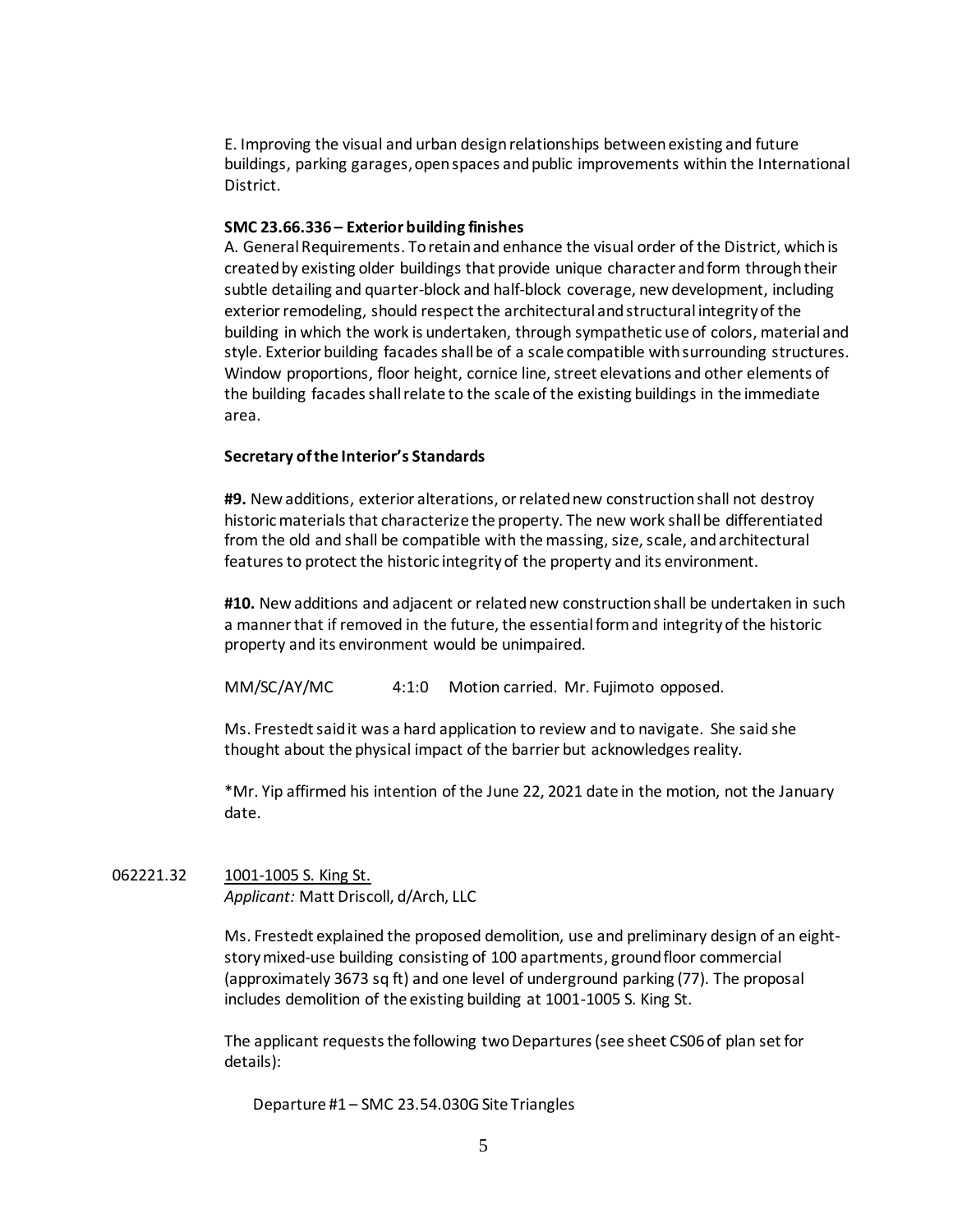Request departure to allow structural column and portion of structure in the vertical spaces between 32 inches and 82 inches from the ground on one side of the garage entry ramp in order to shift garage ramp closer to the south property line.

Departure #2 – SMC 23.49.162 Street Façade Requirements Request to reduce the setback from 10' to 4' above 45' h podium.

The applicant has given two briefings to the Board since January 2019. The briefings took place on January 22, 2019, and October 8, 2019.

Presentation documents in DON file.

Matt Driscoll proposed demolition of existing building and construction of new eight story apartment building with 100 units and 55 parking stalls. He said the unit size will be 525 square feet.

Ms. Frestedt said an overview of the existing building was provided in the Historic Property Summary; this information has been presented to the board in January and October 2019.

Mr. Driscoll said the existing building was constructed in 1914-15 with most recent use as a nail supply business. He said the building is highly altered and in the 1970s housed a chrome plating building which may have left pollution issues. He said the proposed streetscape had been approved by SDOT. He said they had presented three options to the community: 1) looked at form on building 2) looked at massing, setbacks due to powerline and 3) massing as it relates to adjacent structures. He said Option B was preferred by community. He noted the exposed corner and how the massing ties into adjacent buildings. He said they brought the corner down to anchor the building. The option allows for community spaces, coffee shop. He said service and garage are at basement level. He said ground floor on King Street will have three commercial spaces and he pointed out how the elevation responds to grade changes. He said that commercial access is off King Street and the plaza. He said the plaza element is tied to Little Saigon entry and will catch light and provide activation with benches: he said they will work with neighborhood. He said roof will house a roof garden, mechanical, and solar collectors.

Mr. Driscoll said they will request a departure to allow structural column and portion of structure in the vertical spaces between 32 inches and 82 inches from the ground on one side of the garage entry ramp in order to shift garage ramp closer to the south property line; and to request to reduce the setback from 10' to 4' above 45' h podium.

Tien Ha, developer, explained the existing building has no integrity and the historic report found that it had no significant impact on the district.

Mr. Chan asked why they are requesting a departure of 4' rather than 10'.

Mr. Driscoll said they thought 10' was excessive and that 4' is enough to provide a break in the façade.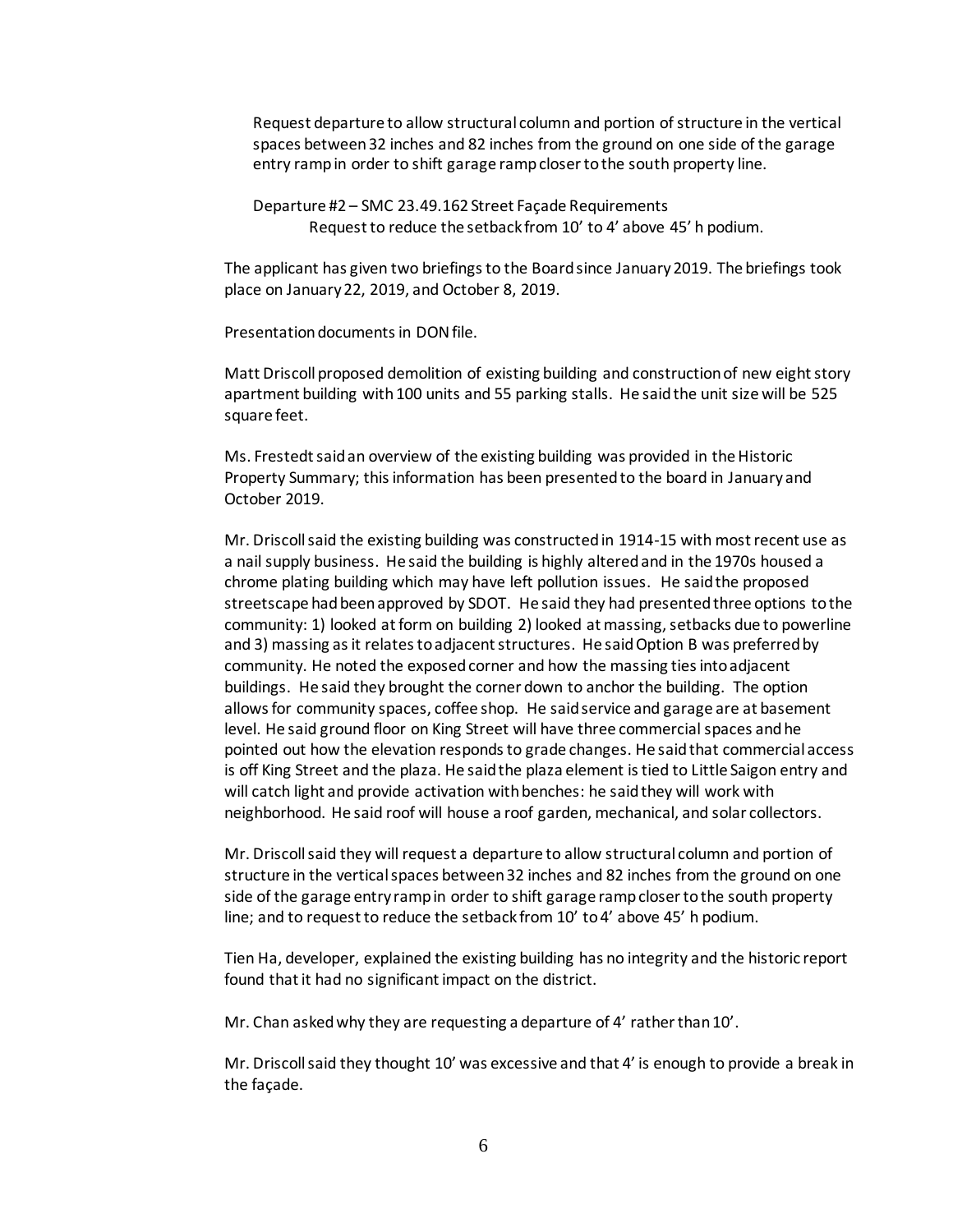Mr. Chan asked if the voltage wires impacted their design decisions.

Mr. Ha said that they would set back, if they could, but that would mean they would have to go underground. They chose an alternate path.

Mr. Driscoll said they didn't wantthe building to look like it was on a podium as that is not inviting. He said they designed to the scale of the district's five – six story buildings and adjacent church. He said they picked up on datum lines and said they are perceived better if they are grounded into multiple elements.

Mr. Yip asked if there was any other reason for the 4' departure request.

Mr. Driscoll said the departure would provide greater benefit to the community; it allows the units to stack better and it is more economical.

Mr. Ha said it would help keep structural consistency for better function, more consistent floor plan, better constructability and better proforma.

Mr. Driscoll said it allows more ground floor commercial.

Mr. Fujimoto asked for clarification on bottom two massing diagrams on page 14.

Ms. Woo asked for more information about Green Street. She noted the 10' set back at level 5 and above and asked if that is code and if it is departable.

Ms. Frestedt said it is underlying City Code. She said it can be considered as a departure. She said the board should consider SMC 23.66.050. She the nature of a green street is to be pedestrian oriented and for new development to be in scale with that, so a building is not looming over the street.

Mr. Driscoll said the building is eight stories and they can't hide that, but setbacks make it less perceptible to pedestrians.

Mr. Fujimoto asked if there was a simpler drawing that would illustrate the setbacks.

Mr. Driscoll said there is no rendered section like that, but he showed a perspective that illustrated it.

Mr. Chan said he was troubled that the board was presented with a departure request without the opportunity to see what it looks like by Code compared to departure. He said a Green Street needs to be protected as much as possible and he didn't want to set precedent. He said there should be access to open sky and enough air space and no canyon effect. He said he was reluctant to grant the departure without seeing what it should be versus what they want it to be.

Mr. Fujimoto wondered if there was a further study that reflects a shallower setback, 6-8', for instance. He said King Street is a jewel of a street which the whole community is planning for.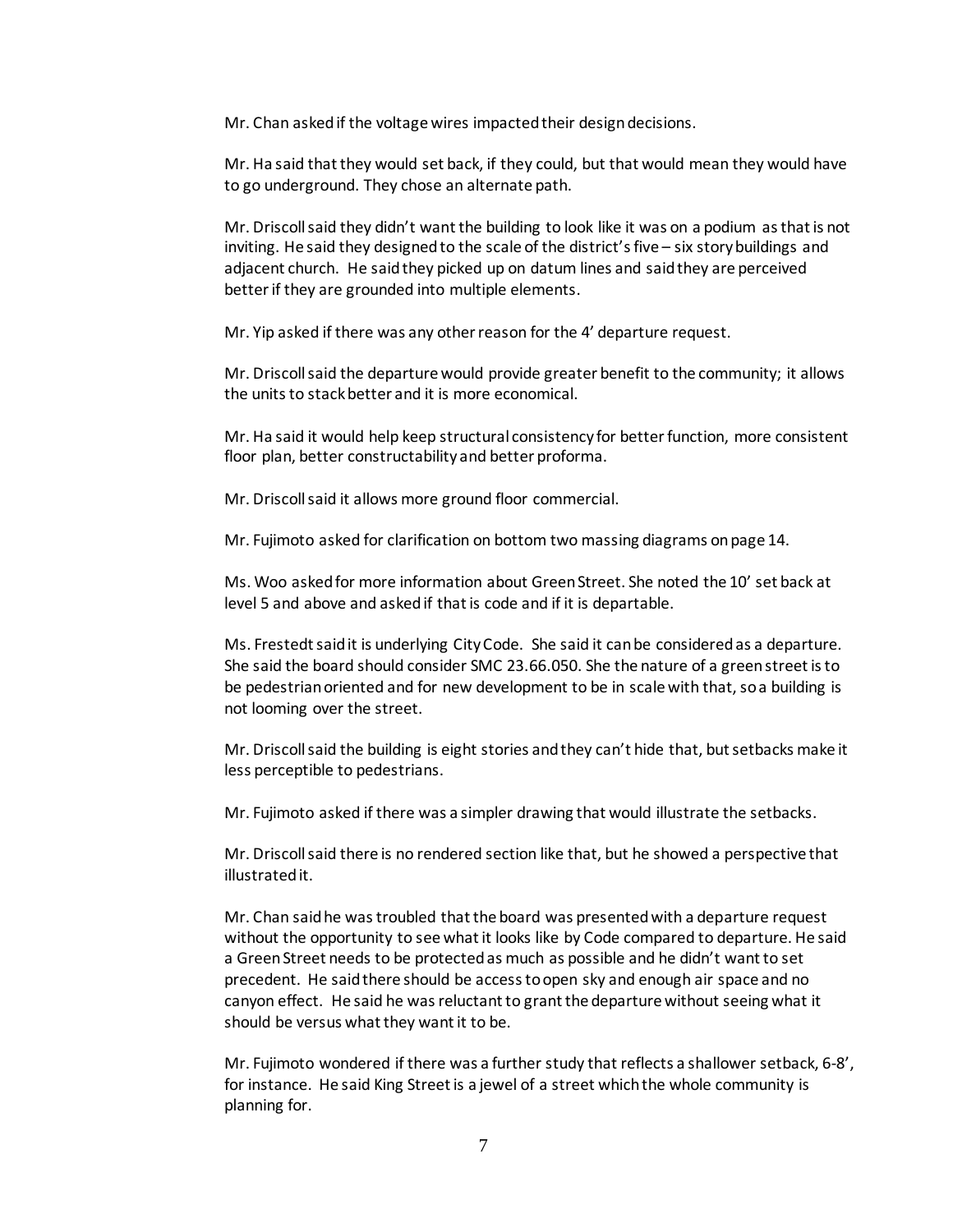Steven Lekan, d/Arch, LLC, said at previous meetings they presented a Code Compliant version which was Option A. He said the focus was on the corner plaza. He said they looked at carving space so as not to sacrifice units above.

Mr. Ha said they previously presented to the board which is how they ended up with this proposal. He said with Code Compliant setback the units become very small. He said they added 10 units of affordable housing spread throughout building and want to provide a quality environment. He said the setback impacts the size of the units.

Mr. Fujimoto said the board has no jurisdiction over interiors. He asked if there are ways to combine units to provide larger spaces.

Ms. Frestedt said that Ms. Woo and Mr. Williams attended earlier briefings.

Mr. Williams said he recognized the efforts made on modulation on prominent corner on King Street. He asked the sidewalk width.

Mr. Driscoll pointed out adjacent buildings with no setbacks.

Mr. Williams said there was another drawing with better representation of curb line.

Mr. Driscoll said the sidewalk is 12'.

Mr. Williams said he would like to challenge the designerto better engage / integrate indoor-outdoor space with shop or café. He asked applicant how that could be addressed.

Mr. Driscoll said façade elements are flexible, retail or café space could be opened up with garage door element. He said as one walks down the sidewalk floors 5-8 will not be seen. He said a 10' setback makes no sense from a pedestrian experience.

Ms. Woo asked for clarification on what the board would vote on.

Ms. Frestedt responded the application includes demolition of existing building, uses, preliminary design including bulk, mass and scale, height, form and modulation and the two departures. She asked if board members had enough information to make a decision or if elements needed further refinement. She said the board could support one departure and request additional information for the other.

Mr. Fujimoto wanted clarification on set back.

Ms. Woo asked for more information on the triangle departure request and for an outline of community outreach and when it was done.

Mr. Driscoll said in support package they included community outreach information and said there were three community outreach efforts.

Ms. Woo asked if presentations included deviations.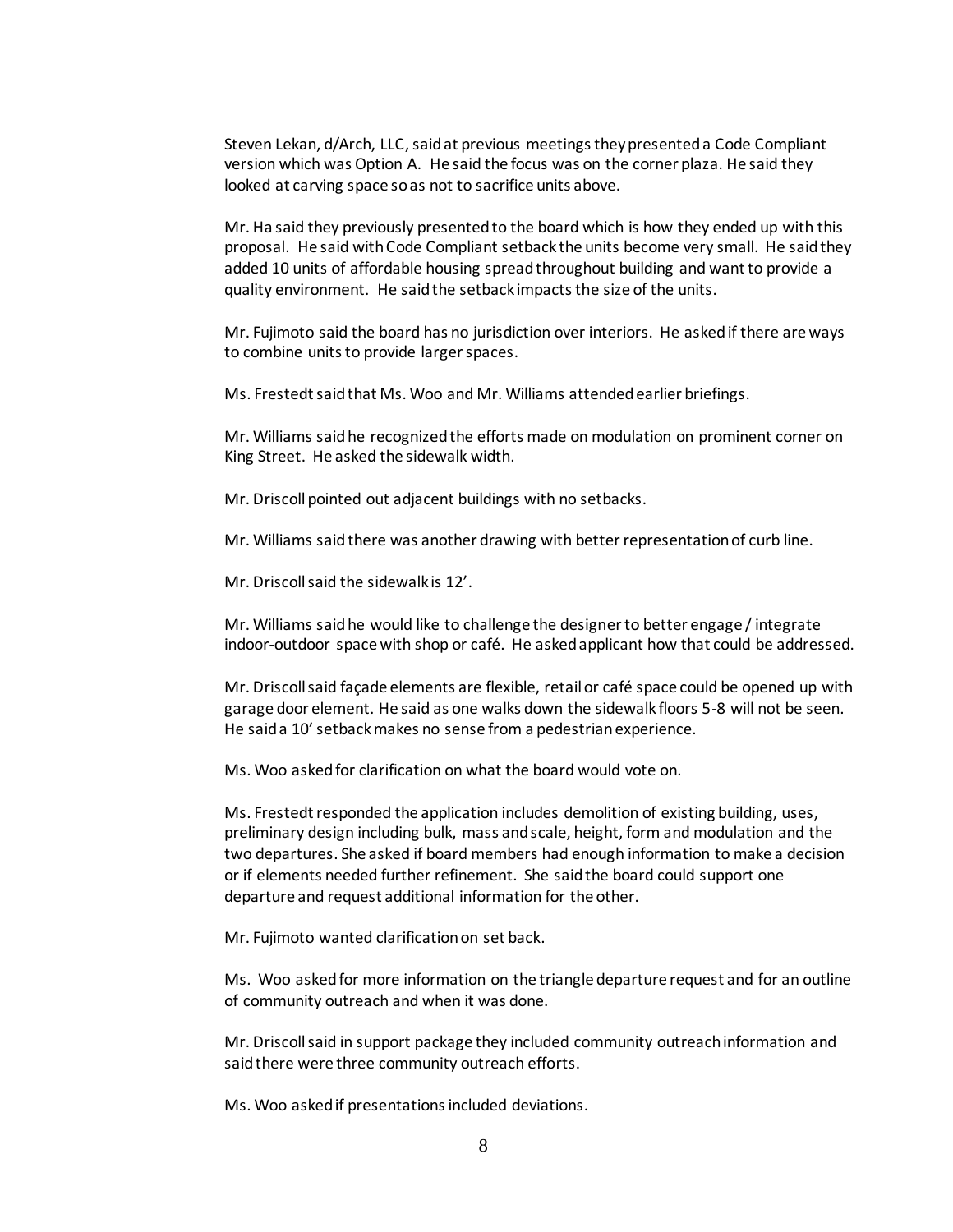Mr. Driscoll said concern was raised about commercial space being available to small tenants and that can be accommodated. He said community comments noted a preference for services being located further south and away from green street. He said positive comments were received about open space at corner for a gathering point or symbolic start to Little Saigon.

Ms. Woo asked about egress between this building and the temple building.

Mr. Driscoll said there is no alley; the property line runs down the center with part belonging to the temple and part belonging to this site.

Ms. Frestedt said this came up at the last briefing. She said a member of the community who was hopeful the space could be opened up and used, not knowing that an easement between two property owners dates back to the 1950s.

Mr. Williams said the departure request now is for 2'.

Mr. Driscoll concurred.

Ms. Woo asked why they requested a departure for the triangle.

Mr. Driscoll said yes, for visibility for pedestrians while exiting garage.

Mr. Yip said that in the last presentation in October 2019 the board discussed and said there was no problem.

Mr. Fujimoto said it would be regretful if someone pulled in and hit a pedestrian at the triangle. He said the applicant has shown reasonability of that departure and the efficiency they get in that space. He said he was reluctant to approve the other departure without further study. He said the existing building is non-contributing. He said the project will be a wonderful asset to the community. Regarding the massing he said to study the urban scale analysis first.

Mr. Driscoll said departures don't set precedent; every condition is different. He said setback won't be perceived from anywhere but from down the street. He said they explored massing and presented arrangement of massing and brick projecting elements to community. He said they have moved ahead with design of that concept.

Mr. Fujimoto said he recognized the level of development and community outreach to advocate for conditions to create a wonderful green street.

Ms. Woo asked why they chose eight stories and noted the Thai Binh and Acme site are both six stories.

Mr. Driscoll said the Land Use Code allows 75'.

Ms. Woo asked if there would be impacts to other buildings during construction.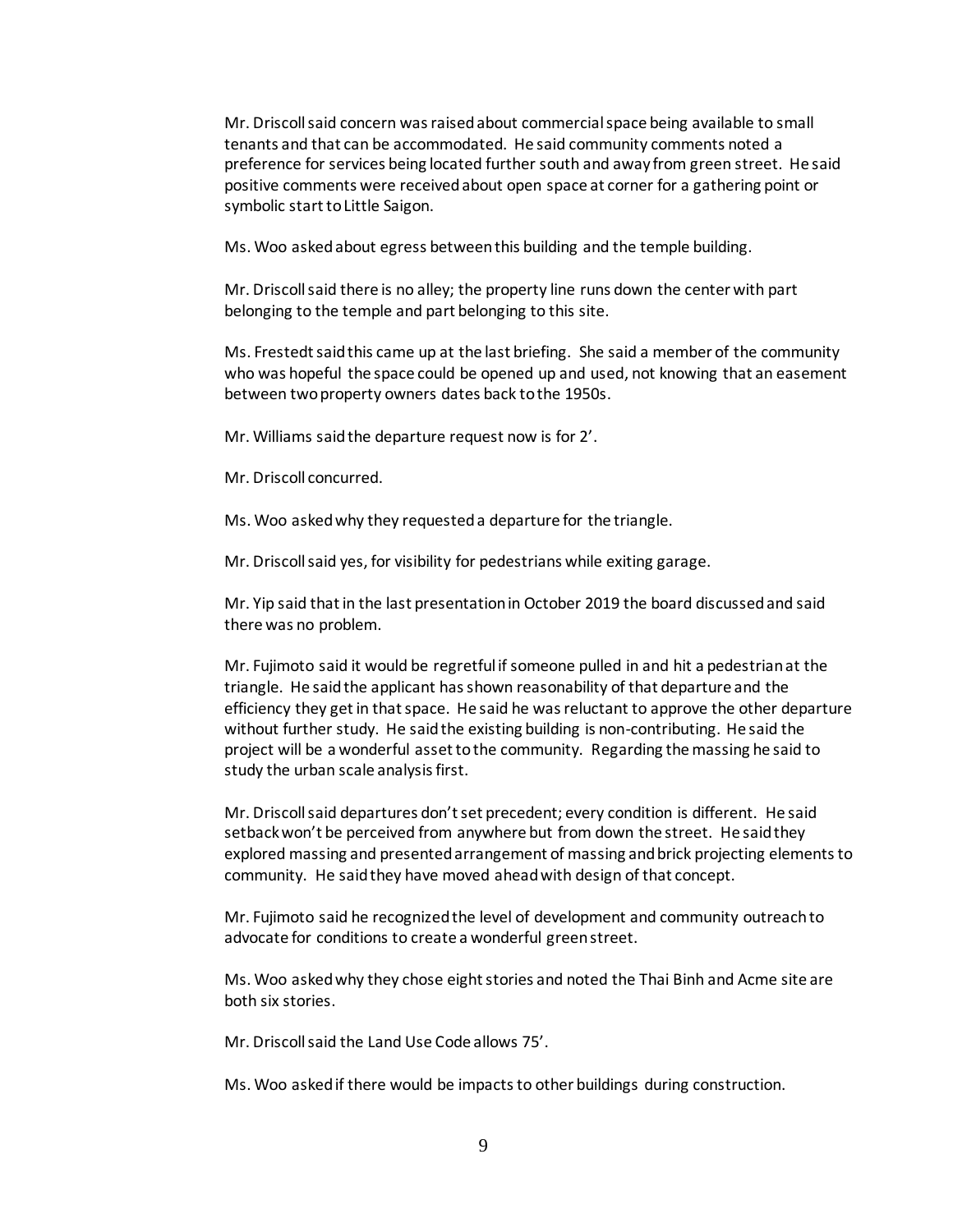Mr. Driscoll said no.

Mr. Ha said a geo tech study will be done and there will be no impact to other buildings. He said the two buildings mentioned it would have been more costly to go taller.

Ms. Frestedt noted that both Thai Binh and Beamwere reviewed by ISRD. The LIHI project was done before Little Saigon was part of the district.

Mr. Ha said the departure request is not quite 2'. He said loved to see the corner at the green street be used as night market, street food or as a plaza for gathering. He said he wants the vision to become reality.

Mr. Williams asked if they are giving back more on the corner than Code requires them to do.

Mr. Ha said yes.

Ms. Woo supported demolition of existing building and noted it has no significance. She supported to proposed use as well.

Mr. Yip supported demolition of existing building and proposed use.

Ms. Woo said she wanted to see more sight lines in the future and how the sight lines refer to the church and other buildings.

Mr. Fujimoto said he wants more views of the massing. He said if it is so close to complying but just needs an adjustment, he wants to see the study.

Mr. Chan said he supports the design and proposed use. He supported demolition of existing building. He said he was troubled by departure #2 and said that going from 10' to 8' is different from going from 10' to 4'.

Mr. Fujimoto concurred and said it needs clarification and suggested conditioning the approval.

Ms. Frestedt said it is a reasonable condition to include.

Mr. Williams said he agreed with Mr. Chan that clarification is needed to keep it within the 2' departure and to ask for further development of that study just to show it. He said it is a great project and the design has been taken into consideration a plaza and setback to take visual pressure off the church to provide a warmer or less-encroaching feeling on that corner. He said it is a nice move.

Mr. Yip appreciated Mr. Williams' clarification on departure request. He said a 2' departure is acceptable. He said it would not be perceptible to the community.

Ms. Woo said it needs more study – measure twice and cut once. She questioned how the departure request could be 10' and now it is 2'. She said it is hard to trust this information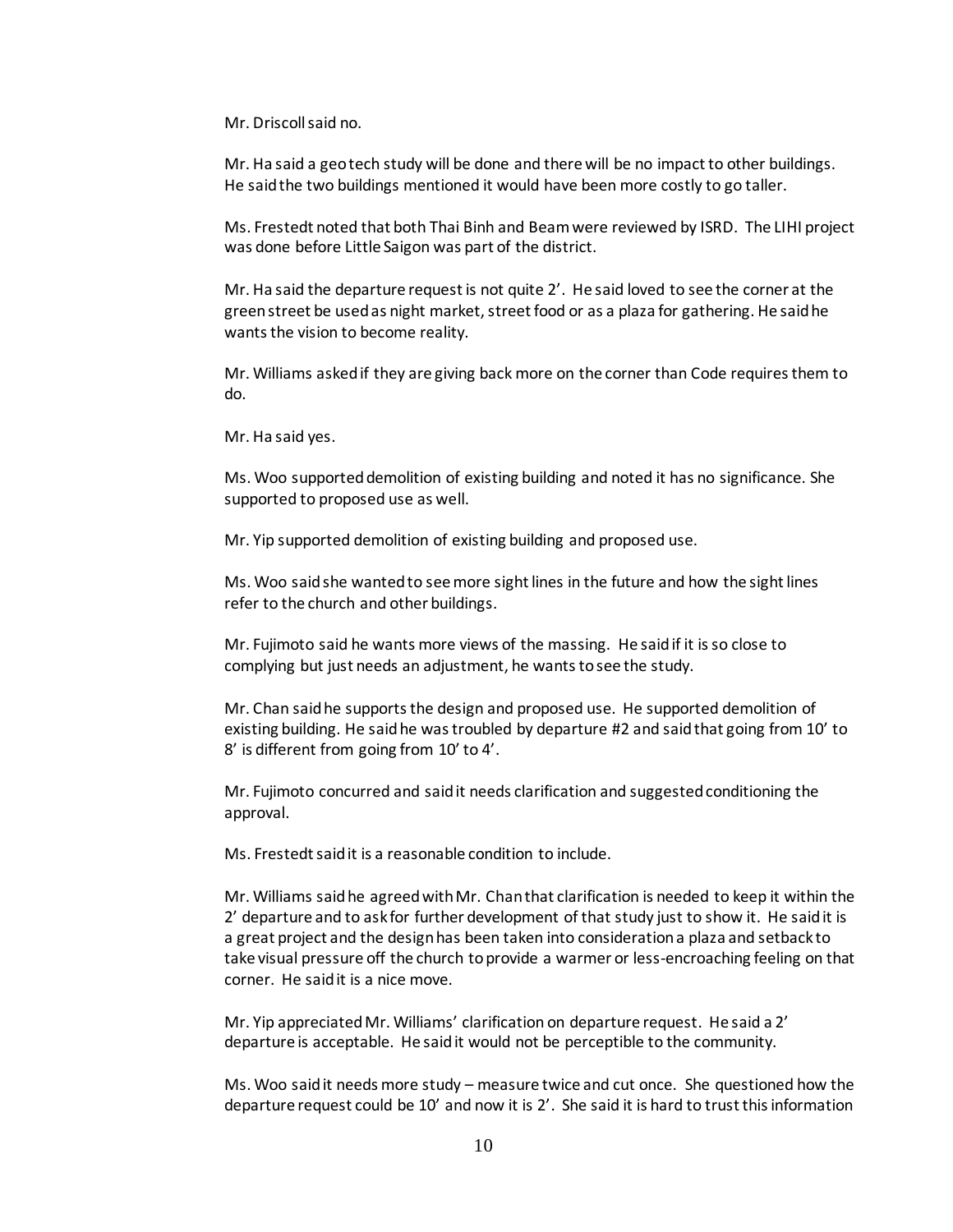and she couldn't make a vote on Departure 2. She agreed it is an amazing project and a beautiful building. She said 2' is not much but she wants to know exactly what she is voting for.

Mr. Lekan said the 4' setback was a typo and all the technical drawings are reflective of the 2'.

Ms. Frestedt said it is an important of clarification and it is worthy to take time to find the sheets that correctly describe the condition.

Mr. Driscoll said every other drawing shows the 8'; one departure page wasn't updated.

Mr. Ha said he appreciated Ms. Woo's concern but reiterated it is a typo. He said everything else, in every other drawing it is correct. The jog on the corner is not shown. He said he wanted to make it clear that this will give more air space, not take more. He said he wants to address every board member's concern and he wants to make something friendly and very inviting for the community

Ms. Woo asked for clarification on the lot line.

Mr. Driscoll said lot line to façade is  $10''$  including brick; lot line to  $6<sup>th</sup>$  floor setback is  $2''$ He said they are asking for 1' 10" reduction.

Mr. Chan said to present conditionally. He said they need a simple statement, actual departure and state correct drawing.

Ms. Frestedt said the board could take action on the application, as presented, and defer a recommendation on departures pending submittal of requested drawings. Departure request could be updated and that those be included with final set. Discussion ensued about the appropriate verbiage to address correction of typo with details that clarify the request.

Mr. Chan moved to recommend approval with condition that the typo be corrected to reduce setback from 10' to no less than 8' above 45' in podium and the updated doc is submitted to board for approval.

Ms. Frestedt clarified in the Staff Reportshe included studies about verticality at corner; she said she did not hear it come up in discussion today. She said if it is not relevant the board may want to amend the motion to eliminate that part.

Mr. Yip said he would second and to defer Departure 2 pending information. He asked if Staff could administratively approve typo correction.

Ms. Frestedt said as stated it can be addressed in Final Design as stated in motion.

Mr. Fujimoto asked if board members had comments on verticality at northwest corner.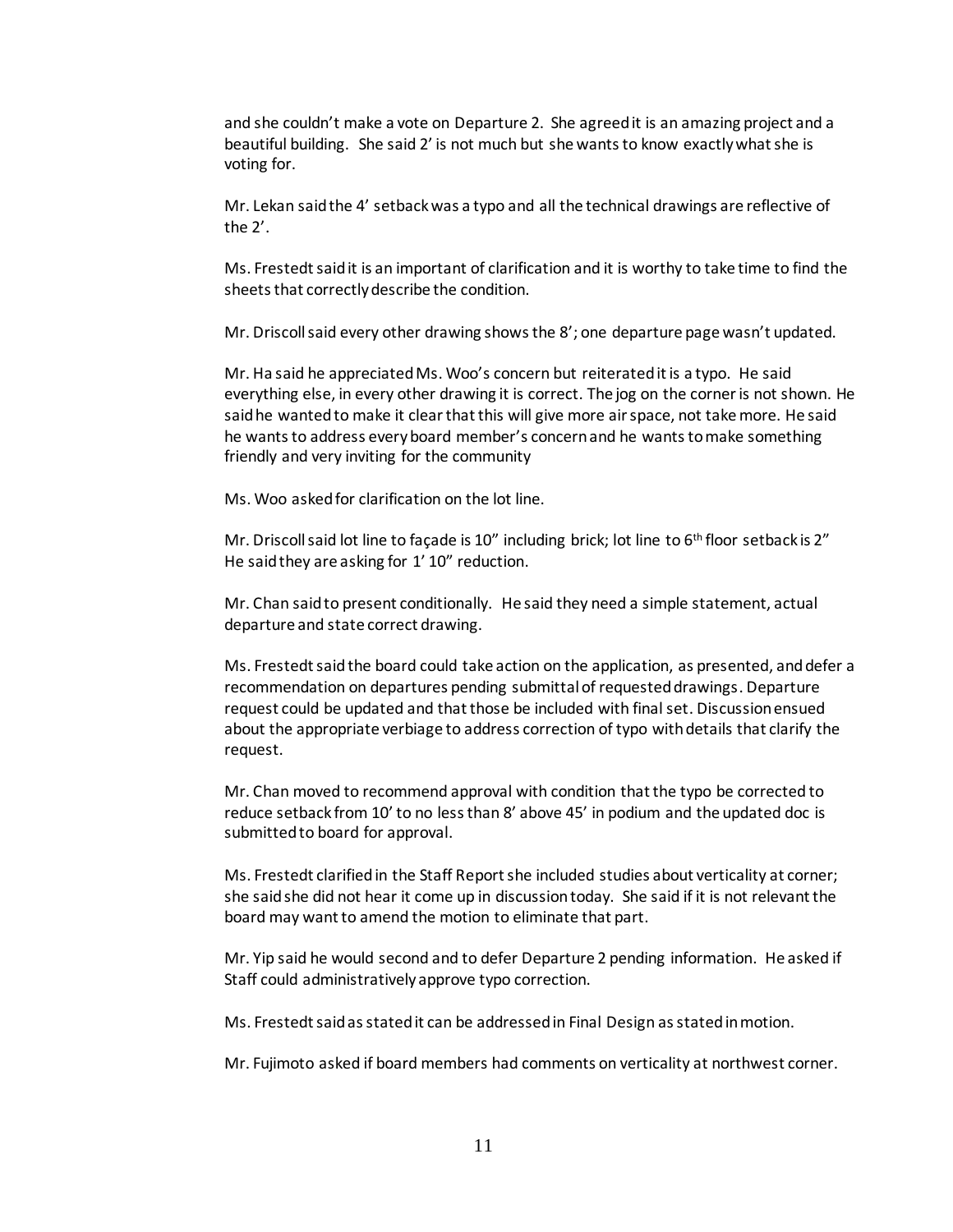Messrs. Chan and Yip and Ms. Woo said no. Mr. Williams said no and stated the setback is greater than Code prescribes.

Mr. Chan said to eliminate second sentence: "As part of the Final Design review process the applicant shall explore alternative detailing and design treatments that reduce the building's verticality at the northwest corner".

Mr. Yip said he concurred and seconded the motion.

Action: I move that the International Special Review District Board recommend approval of a Certificate of Approval for Demolition, Use and Preliminary Design at 1001-1005 S. King St.

The Board directs staff to prepare a written recommendation of approval, based on consideration of the application submittal and Board discussion at the June 22, 2021 virtual public meeting, and forward this written recommendation to the Department of Neighborhoods Director.

This recommendation includes support for two requested departures:

#### Departure #1 – SMC 23.54.030G Site Triangles

Request departure to allow structural column and portion of structure in the vertical spaces between 32 inches and 82 inches from the ground on one side of the garage entry ramp in order to shift garage ramp closer to the south property line.

As a condition of approval, the applicant will submit an application for a Certificate of Approval for Final Design details. The applicant had requested a second departure, but the Board did not have enough information about that request to make a recommendation and included a condition of approval that the applicant return with details about the proposed setback associated with Departure #2 request.

This application does *not* include: Exterior building materials, colors and finishes, exterior lighting, construction details, exterior mechanical equipment on the face or rooftop, rightof-way improvements, signs or a building sign plan.

This action is based on the **following applicable sections of the International Special Review District Ordinance:** 

**SMC 23.66.030 - Certificates of approval -Application, review and appeals SMC 23.66.032 – Contribute structures; determination of architectural or historic significance SMC 23.66.050 – Departure from Land Use Code requirements SMC 23.66.302 – International Special Review District goals and objectives SMC 23.66.308 – International District preferred uses east of Interstate 5 SMC 23.66.318 - Demolition SMC 23.66.320 - Permitted uses SMC 23.66.332 – Height SMC 23.66.336 – Exterior building finishes**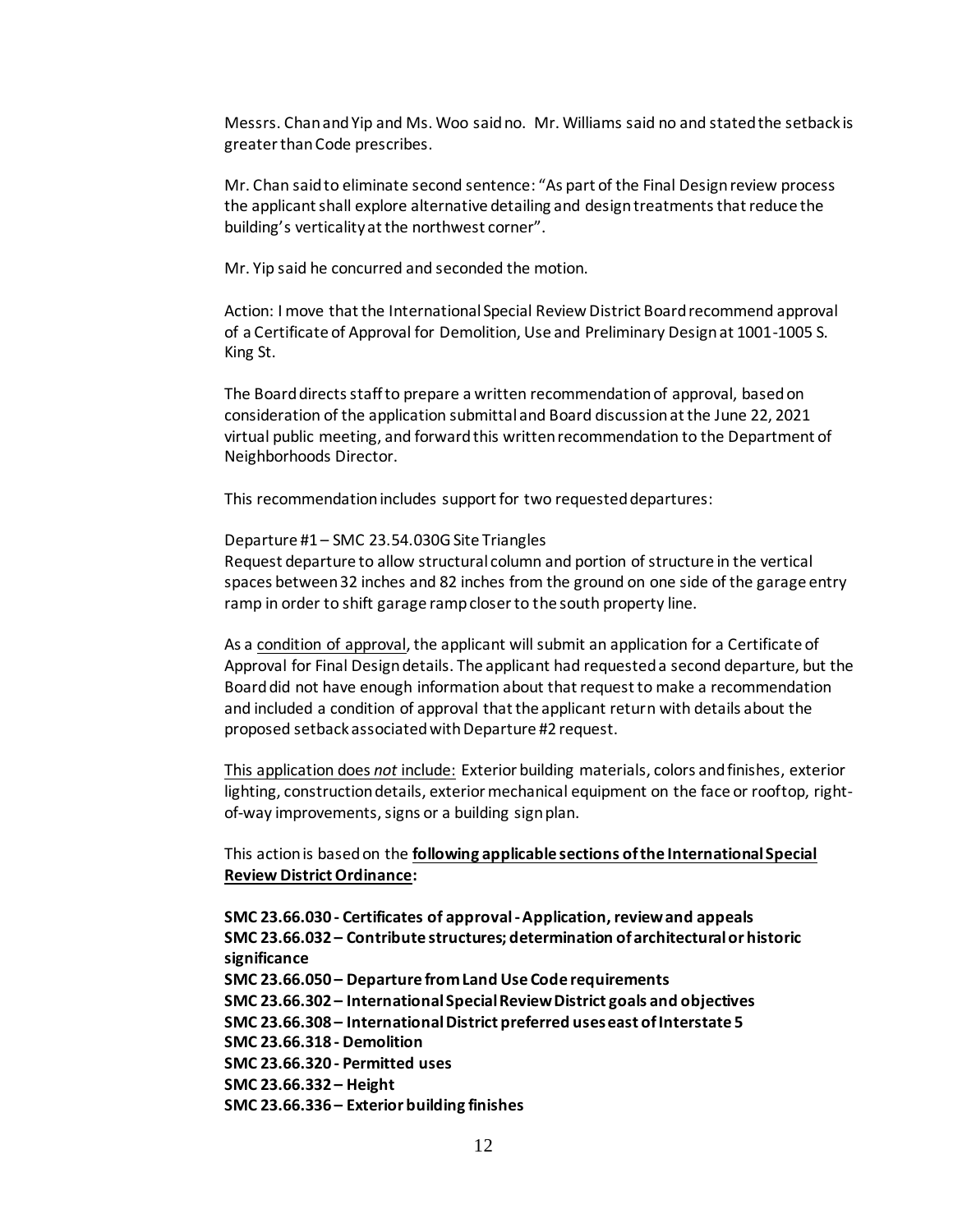- **A. General Requirements.** To retain and enhance the visual order of the District, which is created by existing older buildings that provide unique character and form through their subtle detailing and quarter-block and half-block coverage, new development, including exterior remodeling, should respect the architectural and structural integrity of the building in which the work is undertaken, through sympathetic use of colors, material and style. Exterior building facades shall be of a scale compatible with surrounding structures. Window proportions, floor height, cornice line, street elevations and other elements of the building facades shall relate to the scale of the existing buildings in the immediate area.
- **C. Exterior building design outside of the Asian Design Character District.** Outside the Asian Design Character District, earthen colors and masonry construction with nonmetallic surfaces are preferred. Concrete construction will also be permitted if treated in a manner or incorporated into a design that provides visual interest and avoids large unbroken surface areas.

**SMC 23.66.342 – Parking and access**

### **Secretary of the Interior Standards**

**9.** New additions, exterior alterations, or related new construction shall not destroy historic materials that characterize the property. The new work shall be differentiated from the old and shall be compatible with the massing, size, scale, and architectural features to protect the historic integrity of the property and its environment.

**10**. New additions and adjacent or related new construction shall be undertaken in such a manner that if removed in the future, the essential form and integrity of the historic property and its environment would be unimpaired.

MM/SC/MC/AP 5:0:0 Motion carried with conditions.

Ms. Frestedt said she appreciated the discussion. She said the design packet should strongly respond to board feedback provided. She recommended at minimum applicant come before ARC prior to full board review. She said it is useful to the applicants. She said because of the volume of information presented it makes more sense for applicants to make sure project is headed in the right direction before going to full board. She said doing a complete application with a full set of construction drawings takes time and presenting things along the way makes for a stronger finish.

#### **062221.4 BOARD BUSINESS**

Ms. Frestedt thanked the board for their patience during the various Zoom tests and said it seems like things went well with interpreters.

Interpreter Tammy Dang said it went well, there were no problems.

Ms. Frestedt thanked everyone for their participation and said it means a lot to the community. She said there are many projects in various stages of planning. She said she will be testing with Chinese interpreters and is open to input for making improvements.